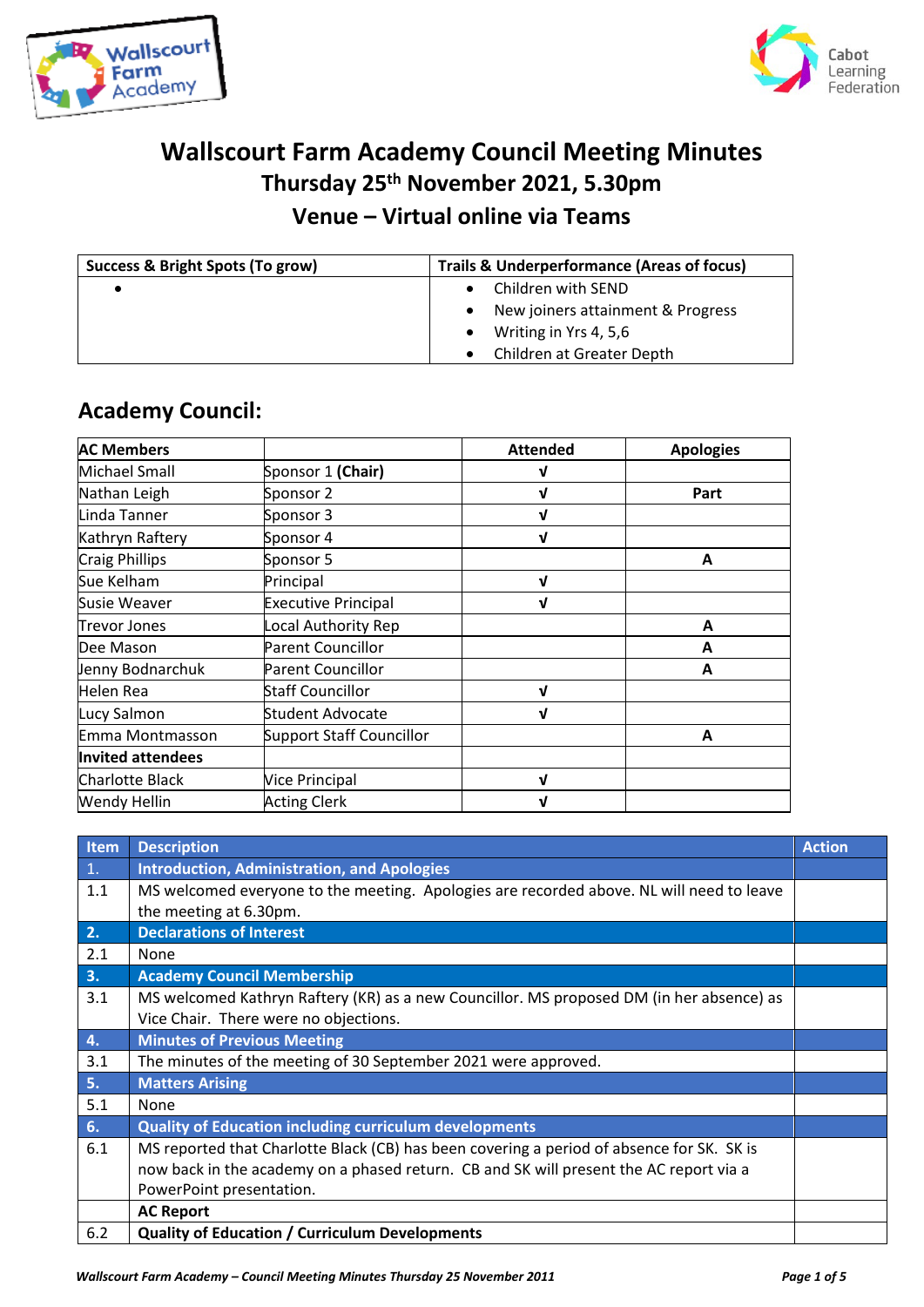

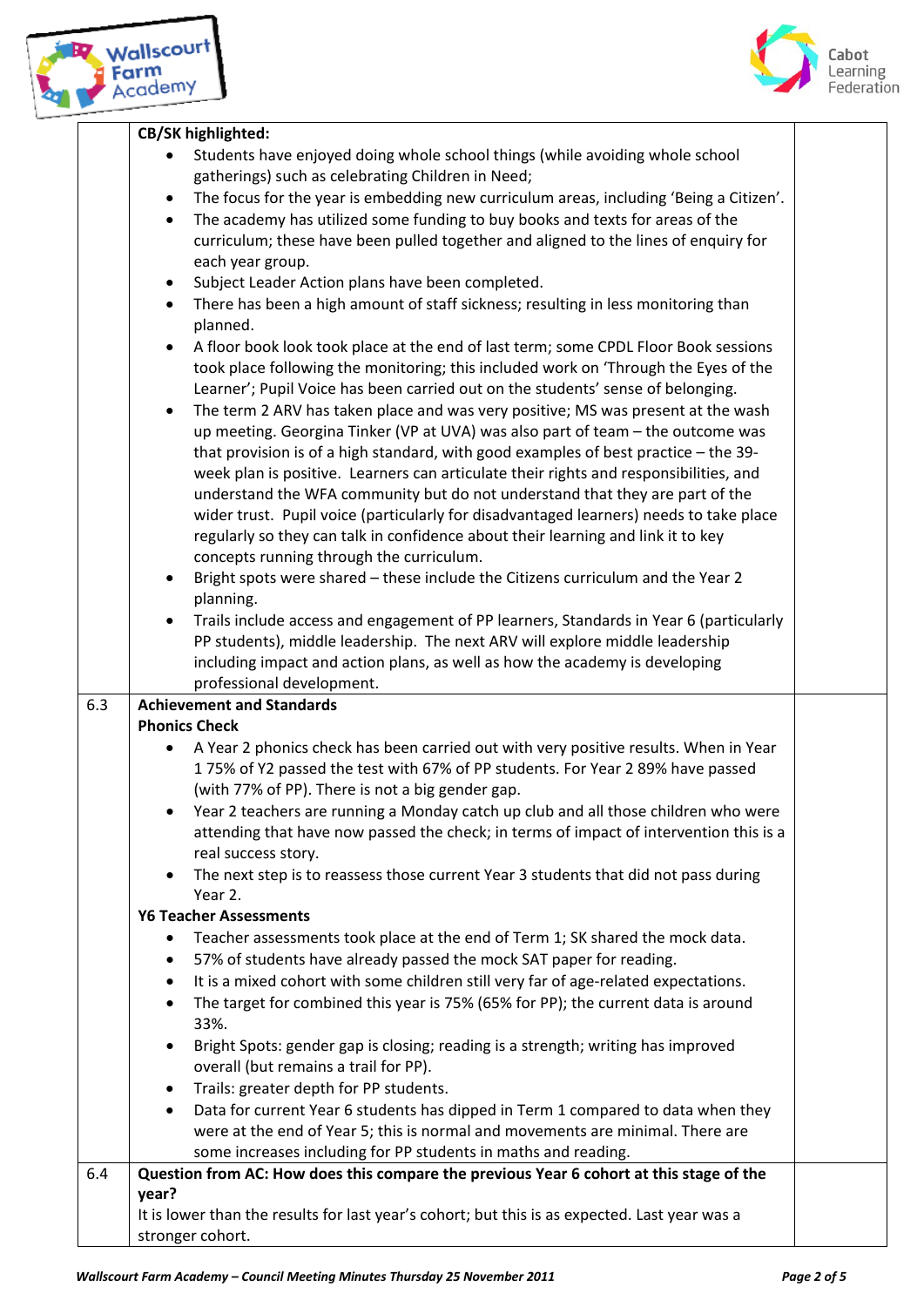



| 6.5  | <b>Achievement and Standards: Targets</b><br>The combined target for the year is 75% (65% for PP). Data for PP shows it is likely to                                               |           |
|------|------------------------------------------------------------------------------------------------------------------------------------------------------------------------------------|-----------|
|      | be nearer 53%; however, there are clear reasons for each child. The cohort has some                                                                                                |           |
|      | students with particularly complex needs that are working at Year 1 or Year 2 level;                                                                                               |           |
|      | they are still making really good progress and staff are developing case studies to                                                                                                |           |
|      | demonstrate this.                                                                                                                                                                  |           |
| 6.7  | Question from AC: What can we see at AC that will provide assurance that those children                                                                                            |           |
|      | are making progress?                                                                                                                                                               |           |
|      | Anonymised case studies can be shared at the next meeting. ACTION: SK                                                                                                              | <b>SK</b> |
| 6.8  | <b>Achievement and Standards: Attendance</b>                                                                                                                                       |           |
|      | SK shared current attendance data showing attendance at 95.1%.                                                                                                                     |           |
|      | There has been a spate of D & V illness, as well as Covid related illnesses. There were                                                                                            |           |
|      | 6 positive Covid cases confirmed for students in Term 1, and 12 so far in Term 2.                                                                                                  |           |
|      | WFA sits in the top half of the table for CLF primary attendance and is in line with<br>$\bullet$<br>national data.                                                                |           |
|      | Attendance in Years 2 and 4 has slipped to 94.2% but there are reasons for that with<br>$\bullet$                                                                                  |           |
|      | some children being supported due to additional situations they are dealing with.                                                                                                  |           |
|      | In terms of groups, the area that requires focus is PP students.<br>$\bullet$                                                                                                      |           |
|      | Attendance for students in care is usually 100%; however, there are 2 students who<br>$\bullet$                                                                                    |           |
|      | have recently become Looked After Children. Their attendance is now much                                                                                                           |           |
|      | improved but their legacy attendance from when they were in their home situation<br>has skewed the data.                                                                           |           |
|      | SEN E attendance has been impacted by children with medical needs, where their                                                                                                     |           |
|      | families have chosen to keep them at home to ensure they are not put at risk of<br>Covid.                                                                                          |           |
|      | In terms of persistent absenteeism, there are 12 students in this category and 9 are                                                                                               |           |
|      | PP students. With the exception of 2 of these 9, meetings have been held with the                                                                                                  |           |
|      | families to discuss ways the academy can support the students to attend.                                                                                                           |           |
|      | There has been a focus on punctuality, with breakfast club places being offered to<br>$\bullet$                                                                                    |           |
|      | support those students regularly late.                                                                                                                                             |           |
|      | New procedures have been put in place requiring families to submit absence request<br>$\bullet$                                                                                    |           |
|      | forms in advance of holidays or other such absences. This improves safeguarding but                                                                                                |           |
|      | also means the family can consider the impact of the absence on the education of                                                                                                   |           |
|      | the child.                                                                                                                                                                         |           |
|      | HR explained the staged approach to attendance.                                                                                                                                    |           |
| 6.9  | Question from the AC: Have you started to see a positive impact on attendance due to the                                                                                           |           |
|      | staged approach?                                                                                                                                                                   |           |
|      | It has really opened up conversations about attendance allowing the academy to be                                                                                                  |           |
|      | challenging but also supportive. If a student is absent due to the unwellness of the parent or                                                                                     |           |
|      | carer, the academy offers to collect the child in order that they do not miss out on their                                                                                         |           |
|      | education.                                                                                                                                                                         |           |
| 6.10 | SW provided some additional information on CLF wide attendance data and strategies and<br>information on how the AC can support and challenge the academy to improve in this area. |           |
|      | The slides have been shared on Teams.                                                                                                                                              |           |
| 7.   | <b>Quality of Teaching and Learning</b>                                                                                                                                            |           |
| 7.1  | SK provided the following update:                                                                                                                                                  |           |
|      | Phase Leaders are now able to do lesson drop-ins; they are all released from teaching                                                                                              |           |
|      | at the same time and so are able to talk to each other about what they have seen                                                                                                   |           |
|      | and can look for themes.                                                                                                                                                           |           |
|      | The ARM and ARV processes are underway and link in from the AIP.<br>$\bullet$                                                                                                      |           |
|      | Instructional coaching has been used since Term 6 of last year as a vehicle to<br>$\bullet$                                                                                        |           |
|      | promote the Quality of Teaching and give teachers the chance to work in pairs. This                                                                                                |           |
|      | work paused during Term 1 to allow a focus on embedding the vision, culture, values                                                                                                |           |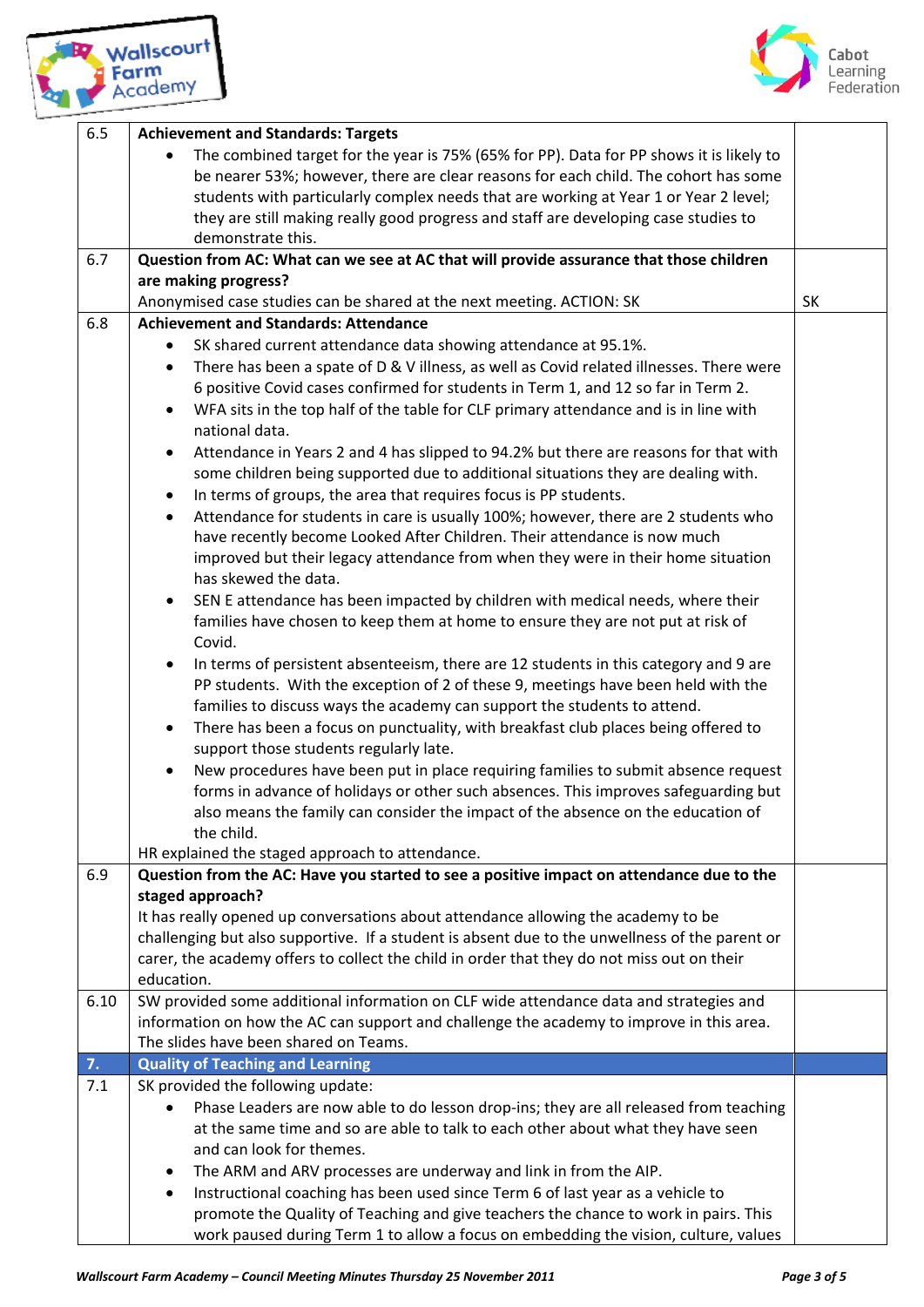



|       | and language in order that the teaching teams were secure before the instructional<br>coaching partnerships were formed.                                                                |           |  |
|-------|-----------------------------------------------------------------------------------------------------------------------------------------------------------------------------------------|-----------|--|
| $7.2$ | Question from the AC: Are we able to see instructional coaching in action when we are                                                                                                   |           |  |
|       | able to return to site?                                                                                                                                                                 |           |  |
|       | Yes, there are worked examples that can be shared when the next learning walk can take                                                                                                  |           |  |
|       | place.                                                                                                                                                                                  |           |  |
| 7.3   | <b>Behaviour and Exclusions</b>                                                                                                                                                         |           |  |
|       | SK provided the following update:                                                                                                                                                       |           |  |
|       | Behaviour at WFA continues to be good and this can be seen in school and is                                                                                                             |           |  |
|       | reflected in the CPOMs records.                                                                                                                                                         |           |  |
|       | Anti-Bullying week took place recently and the theme was on spreading kindness                                                                                                          |           |  |
|       | around the academy.                                                                                                                                                                     |           |  |
|       | There have been 2 internal exclusions due to some unsafe and unkind behaviour                                                                                                           |           |  |
|       | between students.                                                                                                                                                                       |           |  |
|       | There has also been an increase in parental conflict and increased stress levels amid adults.                                                                                           |           |  |
|       | Staff are lining closely with the central colleagues for support with maintaining positive                                                                                              |           |  |
|       | relationships with the families concerned.                                                                                                                                              |           |  |
| 7.4   | <b>Personal development</b>                                                                                                                                                             |           |  |
|       | Celebrating difference is the whole school theme for the term. This has been delivered                                                                                                  |           |  |
|       | remotely via PowerPoint sessions. The Future Leader and Green Ambassador elections have                                                                                                 |           |  |
| 7.5   | taken place and student representatives are now in place.<br><b>PP and CIC</b>                                                                                                          |           |  |
|       | There are 82 PP students in the academy, and 3 Children in Care. These students are                                                                                                     |           |  |
|       | prioritised over others for things like clubs and attendance at school during the start of the                                                                                          |           |  |
|       | holidays. Some of the recovery premium may be used to fund a phonics and reading                                                                                                        |           |  |
|       | intervention teacher.                                                                                                                                                                   |           |  |
| 8.    | <b>Safeguarding and Inclusion</b>                                                                                                                                                       |           |  |
| 8.1   | MS confirmed that the end of term safeguarding report was included in the papers and is                                                                                                 |           |  |
|       | shared in Teams. SK advised that going forwards there will be a safeguarding lead (DSL) and                                                                                             |           |  |
|       | 2 deputies (DDSL).                                                                                                                                                                      |           |  |
| 8.3   | SK confirmed there has been some training for staff on using provision mapping and staff                                                                                                |           |  |
|       | are now ensuring plans are up to date. Children who are significantly behind age related                                                                                                |           |  |
|       | expectations have now had an 'Assess, Plan, Do, Review' completed for them and staff are                                                                                                |           |  |
|       | considering where EHCPs might be needed.                                                                                                                                                |           |  |
| 9.    | <b>Finance, Health &amp; Safety and Estates</b>                                                                                                                                         |           |  |
| 9.1   | The academy's Finance Manager is now Janet Brandon. SK meets with her fortnightly. The                                                                                                  |           |  |
|       | current surplus position remains £21k as budgeted.                                                                                                                                      |           |  |
| 9.2   | Out of Hours (OOH) income is slightly higher, however, the forecast has not increased                                                                                                   |           |  |
|       | based on the income to October. Attendance levels at OOH provision is steady but is lower                                                                                               |           |  |
|       | than pre-Covid 19. Friday attendance is particularly low. Staff costs are higher than income<br>and this remains a risk; it is hoped numbers continue to increase. This wraparound care |           |  |
|       | provision is important to the academy as many families will accept a place at WFA based on                                                                                              |           |  |
|       | the availability of wraparound care.                                                                                                                                                    |           |  |
| 9.3   | CB provided an update on HAF funding and plans to run a pilot scheme where cluster                                                                                                      |           |  |
|       | schools come together to look at the wider ethos around family dining strategies and think                                                                                              |           |  |
|       | of ways to enhance provision for disadvantaged families.                                                                                                                                |           |  |
| 9.4   | Jo Rodman is now the academy's Health and Safety Officer. Events for Christmas are being                                                                                                |           |  |
|       | assessed on a case-by-case basis. The first H & S committee meeting for the year takes                                                                                                  |           |  |
|       | place on 9 December 2021. ACTION: H & S update to be provided at the next meeting                                                                                                       |           |  |
|       | following TJ's attendance at this meeting.                                                                                                                                              | TJ        |  |
| 9.5   | KR has been approved to be on the Facilities Committee meeting. MS reported that the                                                                                                    |           |  |
|       | scout's leader is keen to meet with that committee to discuss community use. KR asked to                                                                                                |           |  |
|       | be provided with further information about the Facilities Committee. ACTION: SK                                                                                                         | <b>SK</b> |  |